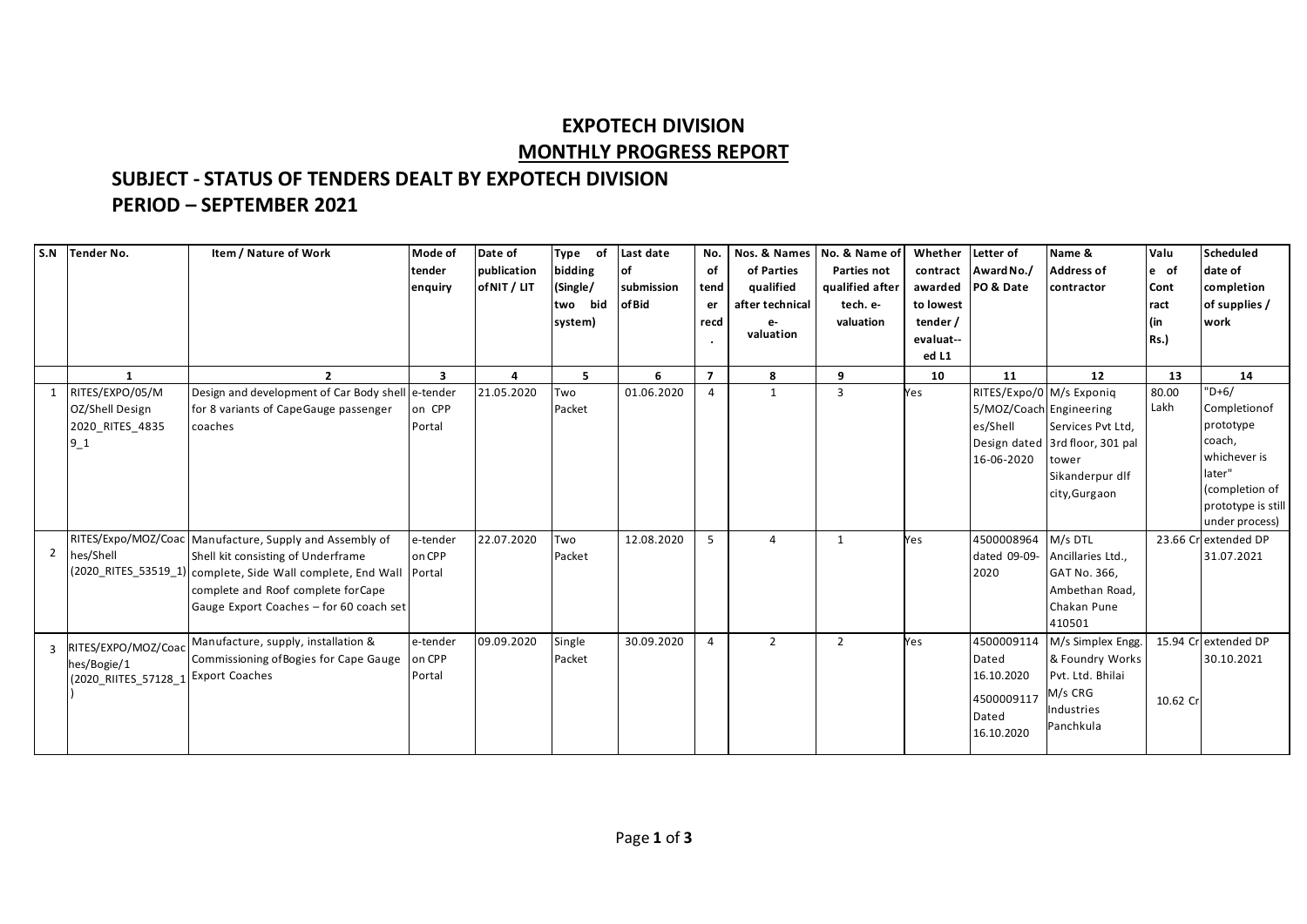| RITES/Expo/05/Int<br>4 erior Fur/01 | Supply, Installation, Commissioning and<br>testing of complete interior furnishing                                                                                                                                | ' e-tender<br>onCPP         | 15.09.2020 | Single<br>Packet | 05.10.2020 |  | Nil | Yes | 4500009118<br>Dated               | M/s Airflow<br>Equipment's                                    |    | 53.60 Cr Extended DP<br>30.09.2021 |
|-------------------------------------|-------------------------------------------------------------------------------------------------------------------------------------------------------------------------------------------------------------------|-----------------------------|------------|------------------|------------|--|-----|-----|-----------------------------------|---------------------------------------------------------------|----|------------------------------------|
| (2020 RITEs 5769)<br>$3_{-1}$ )     | items including electricals for 60nos. of<br>Cape Gauge Passenger Coaches.                                                                                                                                        | Portal                      |            |                  |            |  |     |     | 20.10.2020                        | IndiaPvt. Ltd.,<br>Chennai                                    |    |                                    |
| - IU/<br>Trans-mission System       | RITES/Expo/MOZ/DEM   Development, Supply, Installation and<br>Commissioning of 3 phase AC-AC<br>Transmission System including Driver<br>(2020_RITES_58555_1) Cab Equipment For 1800 HP Cape Gauge<br><b>DEMUS</b> | e-tender<br>onCPP<br>Portal | 26.09.2020 | Single<br>Packet | 19.10.2020 |  | 0   | Yes | 4500009174<br>Dated<br>20.11.2020 | M/s Medha Servo<br>Drives Pvt. Ltd.,<br>Nachram,<br>Hyderabad |    | 27.55 Cr extended DP<br>30.09.2021 |
| 6 EMU/Shell                         | RITES/Expo/05/MOZ/D Manufacture, Supply and assembly of<br>shell kit consisting of underframe<br>(2020_RITES_61630_  complete, Side wall complete, End wall<br>and roof for Cape Gauge DEMUs                      | e-tender<br>onCPP<br>Portal | 08.11.2020 | Single<br>Packet | 24.11.2020 |  |     | Yes | 4500009229<br>Dated<br>08.12.2020 | M/s Indira<br>Industries,<br>Ranipet                          | Cr | 10.3146 extended DP<br>30.10.2021  |

|              | RITES/EXPO/05/MOZ/DE<br>MU COACH FUR/01                                               | Supply, Installation,<br>Commissioning & Testing of<br>Complete Interior Furnishing<br>including electricals for 30 Nos. of<br>Cape Gauge DEMU Coaches                                                                          | e-tender<br>onCPP<br>Portal | 17.11.2020 | Single<br>Packet | 14.12.2020                                                    |                |                | Yes | RITES/EXPO/0<br>5/MOZ/DEM<br><b>UINTERIOR</b><br>FUR/01 Dated<br>28.12.2020 | M/s Kineco Ltd.<br>Goa                                                                                       | 22.789 Cr. | extended DP<br>30.10.2021 |
|--------------|---------------------------------------------------------------------------------------|---------------------------------------------------------------------------------------------------------------------------------------------------------------------------------------------------------------------------------|-----------------------------|------------|------------------|---------------------------------------------------------------|----------------|----------------|-----|-----------------------------------------------------------------------------|--------------------------------------------------------------------------------------------------------------|------------|---------------------------|
|              | 8 RITES/EXPO/05/MOZ/CO<br><b>ACHES &amp;</b><br>DEMU/PAINTING<br>(2020_RITES_62850_1) | Supply and application of paint for e-tender<br>exterior painting (including<br>adhesion promoting primer) and<br>interior painting (including<br>adhesion promoting primer and 2<br>component PU sound insulation<br>painting) | onCPP<br>Portal             | 23.11.2020 | Single<br>Packet | 15.12.2020                                                    | $\overline{2}$ |                | Yes | 4500009235 M/s Emprise<br>Dated<br>23.12.2020                               | Marketing,<br>Lucknow                                                                                        | 4.13 Cr    | extended DP<br>30.10.2021 |
| $\mathbf{q}$ | RITES/EXPO/05/MOZ/DE Design, Development,<br>MU/B OGIE<br>$(2020$ RITES 61635 1)      | Manufacture & Supply of Bogiesfor on CPP<br>Cape Gauge DEMUs                                                                                                                                                                    | e-tender<br>Portal          | 09.11.2020 | Single           | Initially<br>Packet 1.12.2020<br>Then<br>revised<br>8.12.2020 | 4              | $\overline{z}$ | Yes | 4500009233<br>Dated<br>16.12.2020                                           | M/s Hindustan<br>Fibre Glass Works,<br>Vadodra (JV with<br>M/s Ashika<br>Commercial Pvt.<br>Ltd. Kishangarh) | 14.27 Cr   | extended DP<br>30.10.2021 |